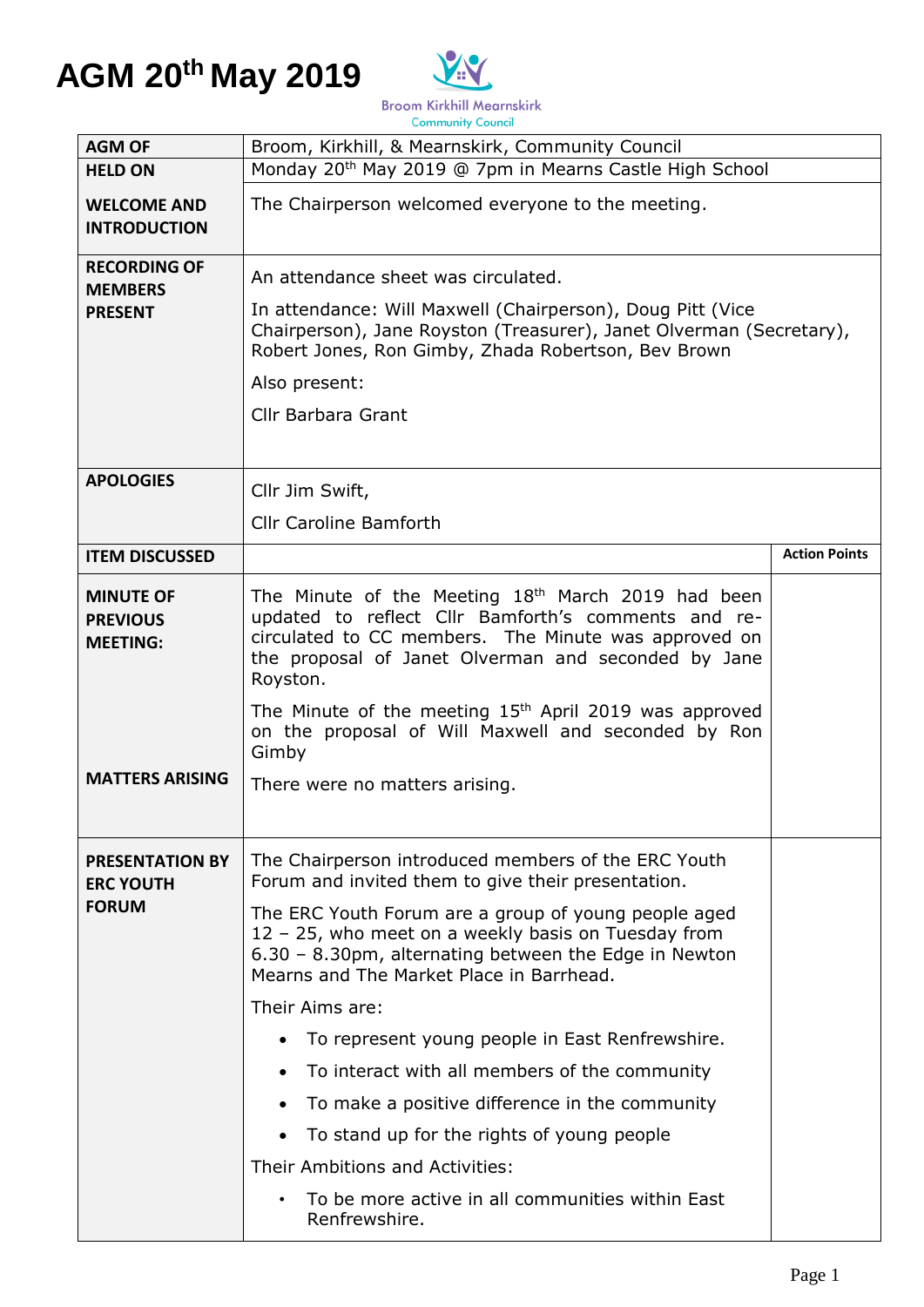

| <b>Community Council</b>                                                                                                                                                                                                                                                                                                                                                                                                                                                       |  |
|--------------------------------------------------------------------------------------------------------------------------------------------------------------------------------------------------------------------------------------------------------------------------------------------------------------------------------------------------------------------------------------------------------------------------------------------------------------------------------|--|
| To take part and organise community events and<br>activities.                                                                                                                                                                                                                                                                                                                                                                                                                  |  |
| Influence schools and councillors, for example PSHE<br>$\bullet$<br>(Personal, Social and Health Education) in schools.                                                                                                                                                                                                                                                                                                                                                        |  |
| They introduced Don MacLean, MSYP (Member of the<br>Scottish Youth Parliament) who represents Eastwood in<br>collaboration with Jack Dudgeon.                                                                                                                                                                                                                                                                                                                                  |  |
| Our MYSPs take the views of young people to the Scottish<br>Youth Parliament (SYP).                                                                                                                                                                                                                                                                                                                                                                                            |  |
| The SYP is a rights-based organisation, and their mission<br>and values are based on the United Nations Convention on<br>the Rights of the Child (UNCRC)                                                                                                                                                                                                                                                                                                                       |  |
| One of their campaigns this year is to 'improve young<br>people's experience of public transport in Scotland'.<br>Focussing on                                                                                                                                                                                                                                                                                                                                                 |  |
| • Reducing fares: for young people up to the age of<br>26                                                                                                                                                                                                                                                                                                                                                                                                                      |  |
| Accessibility: and                                                                                                                                                                                                                                                                                                                                                                                                                                                             |  |
| Bus standards:<br>$\bullet$                                                                                                                                                                                                                                                                                                                                                                                                                                                    |  |
| <b>Questions from the BK&amp;MCC</b>                                                                                                                                                                                                                                                                                                                                                                                                                                           |  |
| Doug Pitt enquired how does the youth parliament<br>operate?                                                                                                                                                                                                                                                                                                                                                                                                                   |  |
| They meet regularly and form committees for various<br>aspects, e.g. Education, transport etc.                                                                                                                                                                                                                                                                                                                                                                                 |  |
| They can create and present a motion to the Youth<br>Parliament who discuss and vote upon a motion.                                                                                                                                                                                                                                                                                                                                                                            |  |
| Young people can join from the age of 14 years.                                                                                                                                                                                                                                                                                                                                                                                                                                |  |
| Young people are asked to vote for their favourite<br>candidates. Approximately 1200 young people in East<br>Renfrewshire voted although there is considerable room<br>for improvement. Overall, in Scotland more than 80,000<br>young people voted at the last election. The capability of<br>young people voting depends upon schools allowing a<br>polling station to be set up at a school. It is noted that,<br>unfortunately, some schools do not allow such a facility. |  |
| The SYP has a lot of interaction with the Scottish<br>Parliament.                                                                                                                                                                                                                                                                                                                                                                                                              |  |
| The youth parliament receives funding from various<br>sources and are an independent organisation that is not<br>affiliated to any political party.                                                                                                                                                                                                                                                                                                                            |  |
| Their biggest campaign has been putting the 'Rights of a<br>child' into legislation.                                                                                                                                                                                                                                                                                                                                                                                           |  |
| They are most passionate about improving Mental Health                                                                                                                                                                                                                                                                                                                                                                                                                         |  |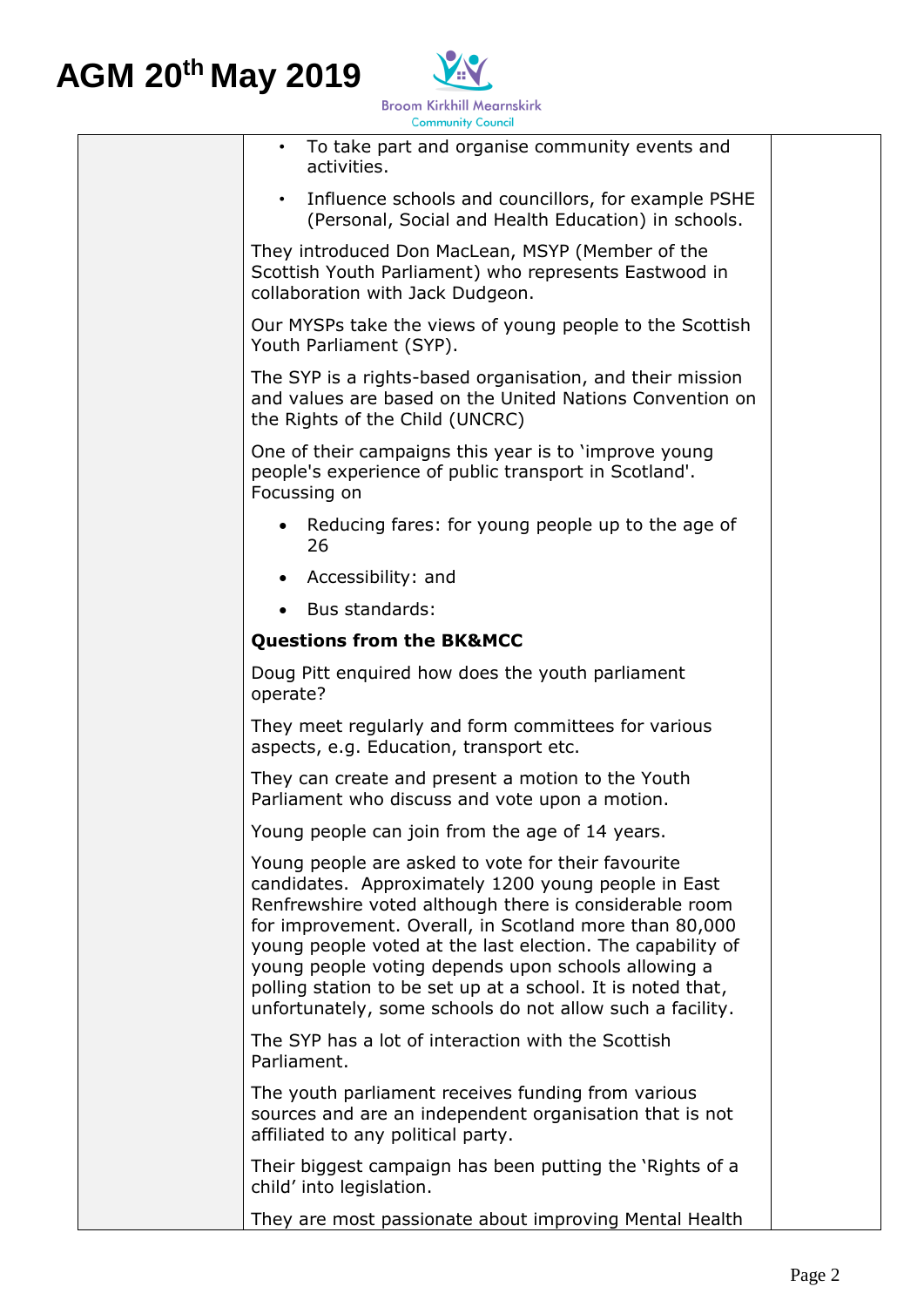

|                      | Services in East Renfrewshire.                                                                                                                                                                                                                                                                                                                                                                                  |                                               |
|----------------------|-----------------------------------------------------------------------------------------------------------------------------------------------------------------------------------------------------------------------------------------------------------------------------------------------------------------------------------------------------------------------------------------------------------------|-----------------------------------------------|
|                      | Members are elected for 2 years, with a total of 170<br>throughout Scotland.                                                                                                                                                                                                                                                                                                                                    |                                               |
|                      | It is difficult to reach out to the older range of young<br>people because there are no Colleges situated within East<br>Renfrewshire.                                                                                                                                                                                                                                                                          |                                               |
|                      | They depend upon schools permitting them to present to<br>pupils in order to engage youngsters.                                                                                                                                                                                                                                                                                                                 |                                               |
|                      | The Chairperson thanked them for their attendance and<br>informative presentation.                                                                                                                                                                                                                                                                                                                              |                                               |
|                      |                                                                                                                                                                                                                                                                                                                                                                                                                 |                                               |
| <b>POLICE REPORT</b> | The Chairperson read out the Police Report for the Broom,<br>Kirkhill & Mearnskirk Community Council area for the<br>period 11th April to 15th May 2019.                                                                                                                                                                                                                                                        | Janet to send<br>copy of report<br>to Vincent |
|                      | 1. Homes being broken into                                                                                                                                                                                                                                                                                                                                                                                      |                                               |
|                      | During the early afternoon of the 13th April a house in<br>Kirklands Drive, Newton Mearns, was broken into although<br>security measures in place prevented the theft of any<br>property. Enquiries are ongoing into this crime.                                                                                                                                                                                |                                               |
|                      | Overnight on the 23rd into 24th April an attempt was<br>made to force entry to a house on Hazelwood Avenue,<br>Newton Mearns. Entry was not obtained.                                                                                                                                                                                                                                                           |                                               |
|                      | 2. Antisocial behaviour and disorder                                                                                                                                                                                                                                                                                                                                                                            |                                               |
|                      | About 8pm on the 22nd April, a 25 year old man was<br>arrested in the Newton Mearns area having been detained<br>by a number of members of the public. He was detained in<br>custody to appear at court having been charged with a<br>number of alleged offences, including driving whilst<br>disqualified.                                                                                                     |                                               |
|                      | Three crimes of vandalism have been recorded. About 5pm<br>on the 21st April, the window of a dwelling house in Beech<br>Crescent was smashed. On the evening of the 3rd May, a<br>number of flower pots in a garden on Ayr Road were<br>vandalised. It is further reported that sometime during the<br>morning/early afternoon of the 9th May, a parked car in<br>Mearnswood Lane, was deliberately scratched. |                                               |
|                      | 3. Violent crime                                                                                                                                                                                                                                                                                                                                                                                                |                                               |
|                      | About 7-30pm on the 13th April, an incident involving<br>teenage youths occurred near Waterfoot Road. During this<br>a 15 year old male sustained a knife wound to his arm. His<br>injury was not life threatening and CID officers continue to<br>make enquiries into this crime.                                                                                                                              |                                               |
|                      | Officers are investigating a report of 3 boys of primary<br>school age having been assaulted in Broomburn Park on<br>the afternoon of the 5th May, by another child, described                                                                                                                                                                                                                                  |                                               |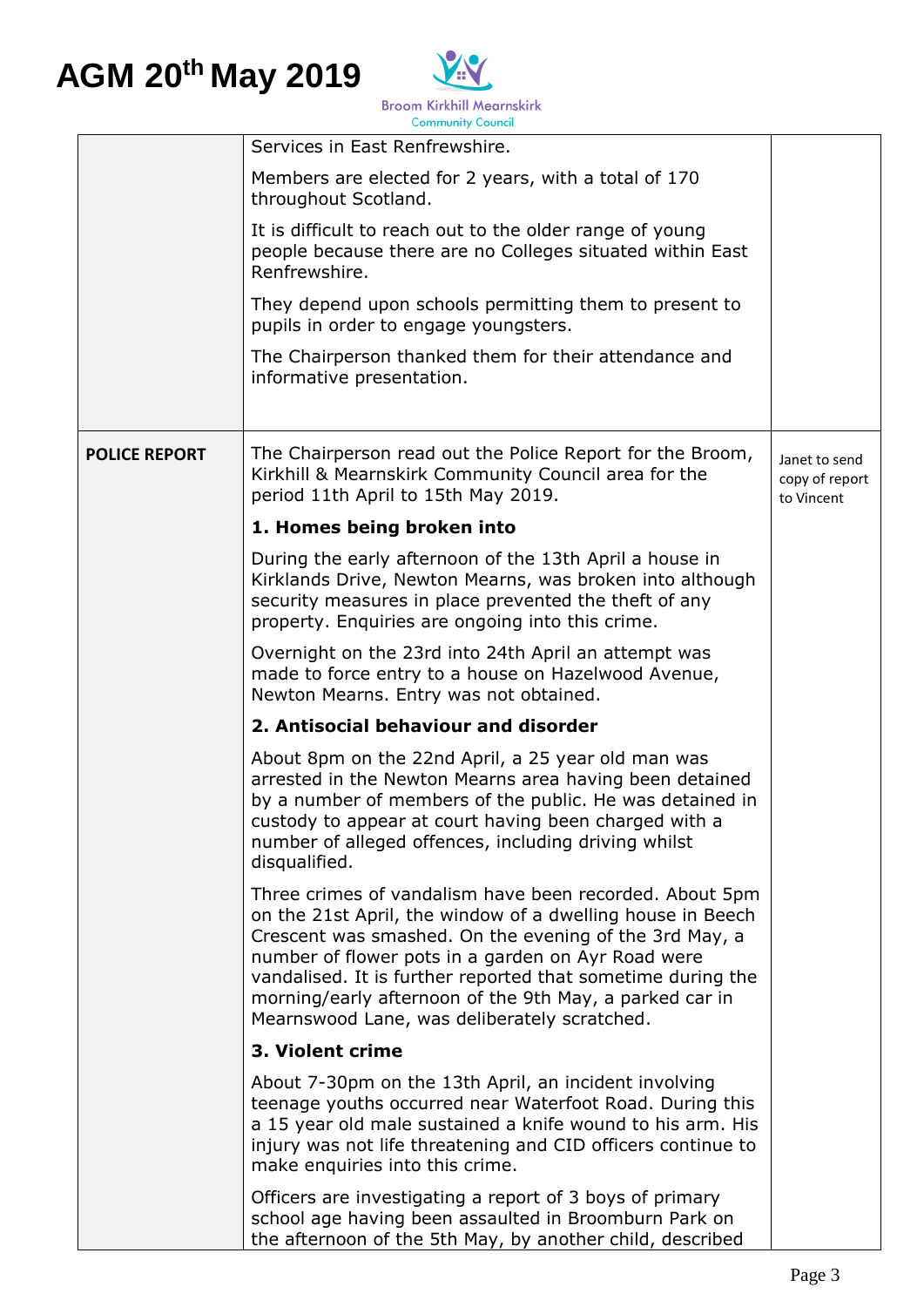

as being around 12 years of age.

#### **4. Drug dealing and misuse**

No drugs offences have been detected in our community council area during the period under review.

#### **5. Vehicle Crime**

On the 17th April, a trailer parked in a lay-by on Waterfoot Road, was stolen. The loss remains outstanding at this time.

#### **CRIME PREVENTION**

Please ensure that vehicles are locked. Works vans continue to be targeted across East Renfrewshire and owners are encouraged to consider additional security measures to protect tools and equipment within.

#### **Cyber Crime**

The Police continue to receive reports of "Cyber Fraud" carried out by criminals who contact potential victims by telephone and/or computer.

For further information to help you protect yourself and other people you know who may be vulnerable to this type of criminality, there is a lot of useful information on the Police Scotland web site at:

https://www.scotland.police.uk/keep-safe/personalsafety/identity-theft-fraud-and-scams

and

https://www.scotland.police.uk/keep-safe/personalsafety/the-banking-protocol

Whilst crime levels in our area remain very low, the Police advise the importance of reviewing security measures and giving consideration to installing such things as CCTV and intruder alarms, which may be purchased and installed at relatively low cost.

#### **Questions from the floor**

A member of the public enquired why there was no mention of the stabbing outside St Cadocs Primary School, but it was noted that this location does not fall within our CC area so won't be contained in our Police Report.

Bev Brown informed the meeting that there had been a break in at Broomburn Wines on Friday  $17<sup>th</sup>$  May, cigarettes and cider were stolen!

Please report any suspicious persons or activity via 101, or in an emergency, by dialling 999.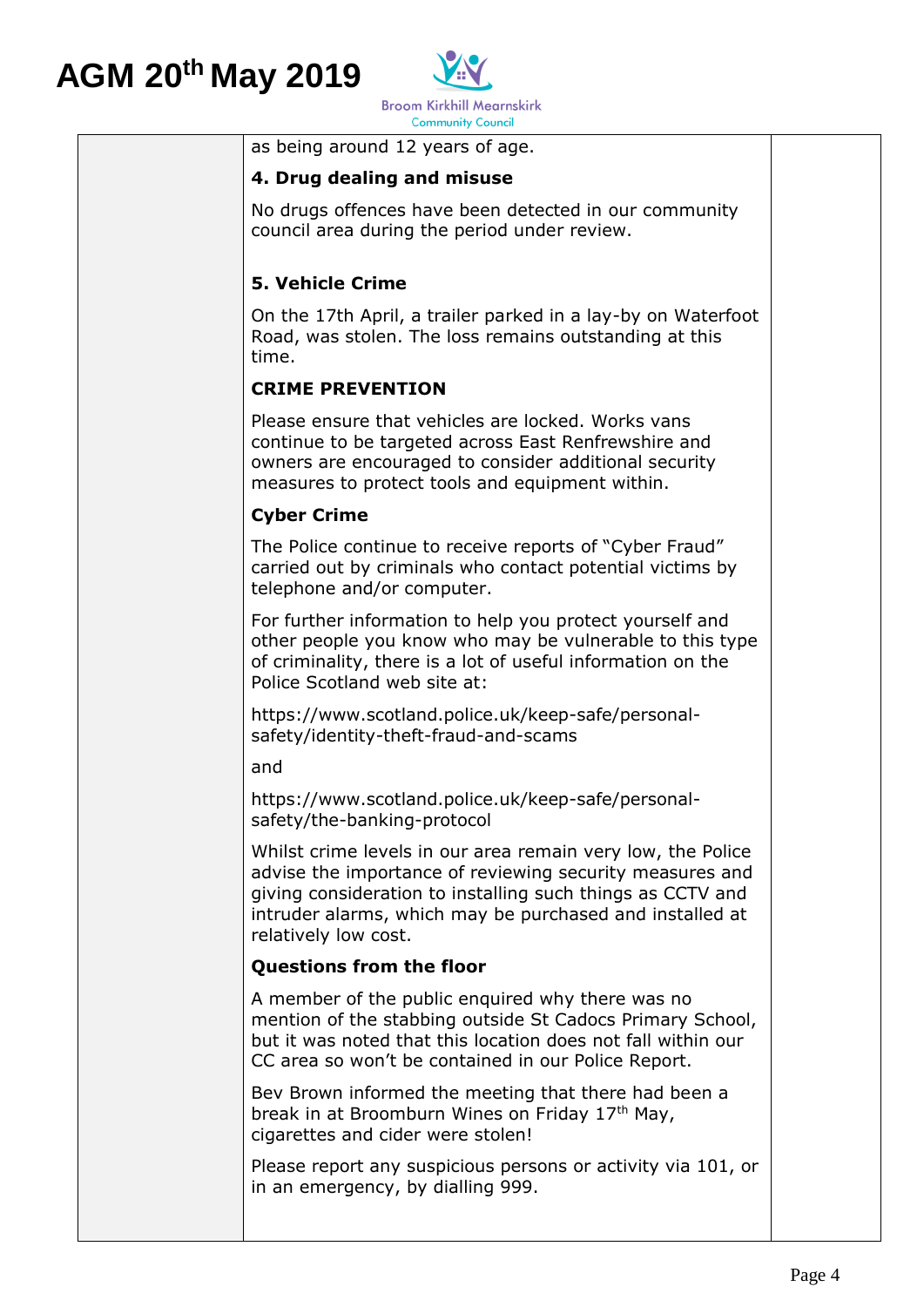

| <b>MINUTES OF AGM</b><br>17 <sup>TH</sup> MAY 2018 | The minute of the BK&MCC AGM 17 <sup>th</sup> May 2018 were<br>approved on the proposal of Will Maxwell and seconded by<br><b>Bev Brown</b>                                                                                                                                                                                                           |  |
|----------------------------------------------------|-------------------------------------------------------------------------------------------------------------------------------------------------------------------------------------------------------------------------------------------------------------------------------------------------------------------------------------------------------|--|
| <b>CHAIRPERSON'S</b><br><b>REPORT</b>              | The Chairperson presented a report upon the activities of<br>the Broom Kirkhill & Mearnskirk Community Council<br>throughout the year.                                                                                                                                                                                                                |  |
|                                                    | The meeting day had been changed to the third Monday of<br>the month to allow more CC members and Councillors to<br>attend. However, the Police are unable to attend meetings<br>on a Monday to deliver the monthly crime report for our<br>area. It was noted that crime remains low in our area.                                                    |  |
|                                                    | The Chairperson reported that East Renfrewshire Council<br>still has not enacted the Flood Risk Management Act<br>Scotland (2009). BK&MCC have worked with the Newton<br>Mearns Flood Group to encourage ERC's compliance with<br>this act. ERC have now postponed consideration of this<br>until 2021.                                               |  |
|                                                    | The BK&MCC are now affiliated with the Scottish Flood<br>Forum. We receive warnings about flooding events by<br>email and text.                                                                                                                                                                                                                       |  |
|                                                    | September 2018<br>The Chairperson and Vice-Chairperson attended a meeting<br>on September 10 <sup>th</sup> with members of the Scottish<br>Government, the Newton Mearns Flood Group, Scottish<br>Water and SEPA. The meeting was held at Victoria Quay,<br>Leith. It was disappointing that no one was available from<br>ERC to attend this meeting. |  |
|                                                    | This meeting resulted in encouraging discussions and<br>Scottish Water have been helpful. Unfortunately,<br>communication between Scottish water and ERC has been<br>non-existent. Primarily because ERC does not employ a<br>Flood Prevention Officer.                                                                                               |  |
|                                                    | It was noted that in the event of sewage flooding, Scottish<br>Water do come out to clear sewage off the streets and<br>pavements, however this is technically ERC's job. Scottish<br>Water is only legally required to clear sewage when there<br>is Internal Flooding.                                                                              |  |
|                                                    | <b>Submission to SPSO</b><br>The BK&MCC submitted a complaint to the SPSO (Scottish<br>Ombudsmen's office) about procedures regarding planning<br>permission for the Maidenhill development on September<br>14th 2018. Unfortunately, the SPSO did not uphold the<br>complaint.                                                                       |  |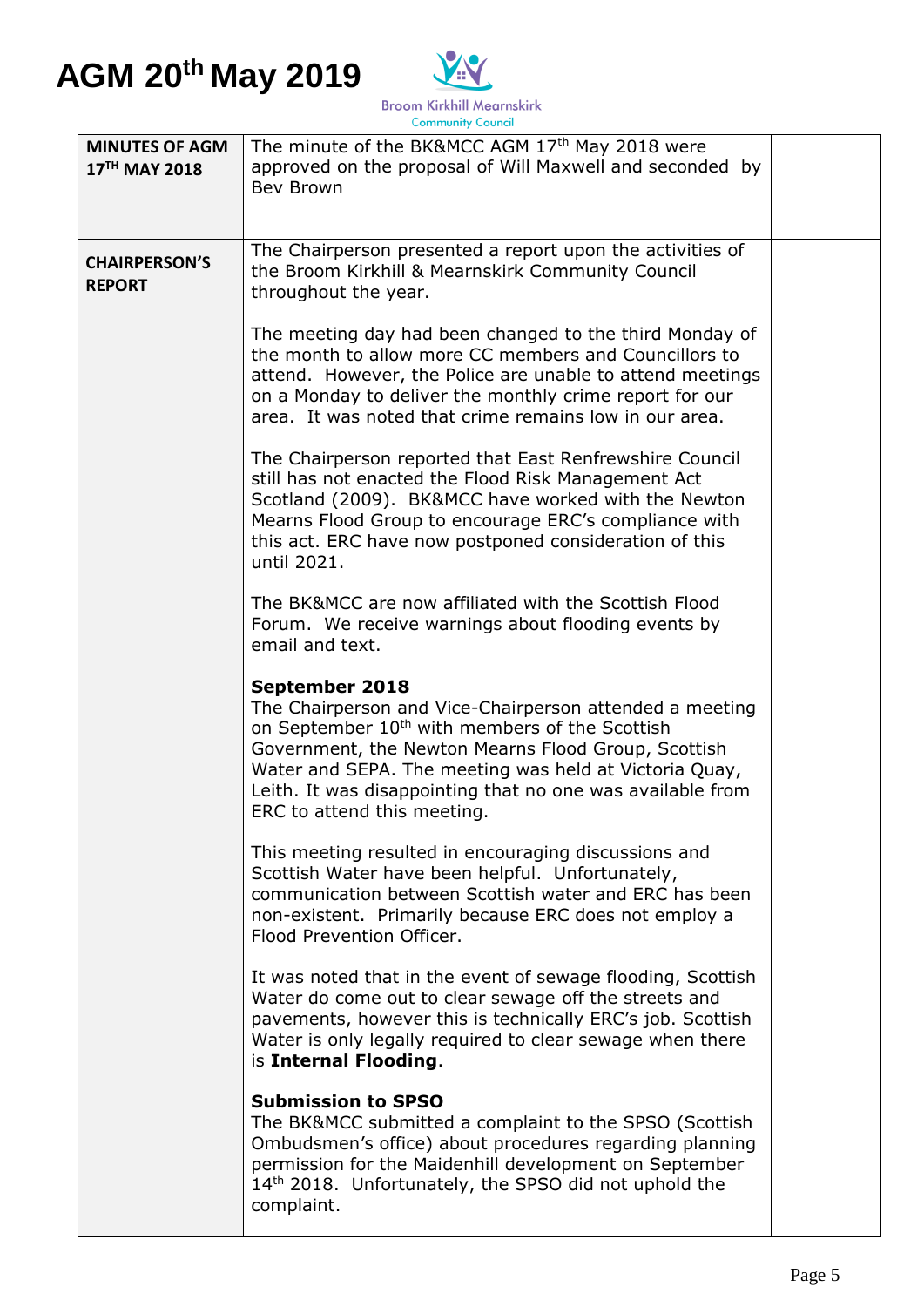

#### **October 2018**

BK&MCC joined Protect East Renfrewshire Parks and open spaces organisation

#### **November 2018**

The meeting in November included a presentation by Russell McMillan, East Renfrewshire Good Causes. We would like to strengthen our collaboration with him.

The issue of the development of a new recreation centre to be built in Shawwood Greenspace or Broomburn park arose and on 4<sup>th</sup> November The BK&MCC attended a meeting organised by the Save Shawwood Greenspace group.

The Chairperson advised that this proposal was in fact only a recommendation by the assessors appointed by ERC and was not a suggestion put forward by the council.

Some information was taken out of context by some individuals and created the impression that Shawwood was the preferred option.

ERC have refused to accept the above recommendation. They have decided to commission another assessment report with their preferred option being to retain the centre at Eastwood Park.

The BK&MCC attended a Community Council conference at Eastwood House on 28th Nov.

The Chairperson reported that the Biogas plant plans were approved but work on this site not yet commenced. Although it is noted that the access road at Greenhags recycling plant has been upgraded.

#### **December 2018**

The December meeting saw a presentation by Glasgow City Deal, Anne McAleer who advised as a result of this funding:

- The Greenlaw business park is nearly finished.
- There is a planned improvement of Aurs Road, to straighten the road and create a visitor centre and wakeboarding park.
- New railway station at Auchenbach
- A proposed new Levern Valley Link Road

#### **Blasting at Maidenhill**

BK&MCC wrote a letter of complaint to ERC about the lack of warning about blasting at the Maidenhill development and received a response that the developers did not have to inform residents about blasting so ERC could do nothing about it.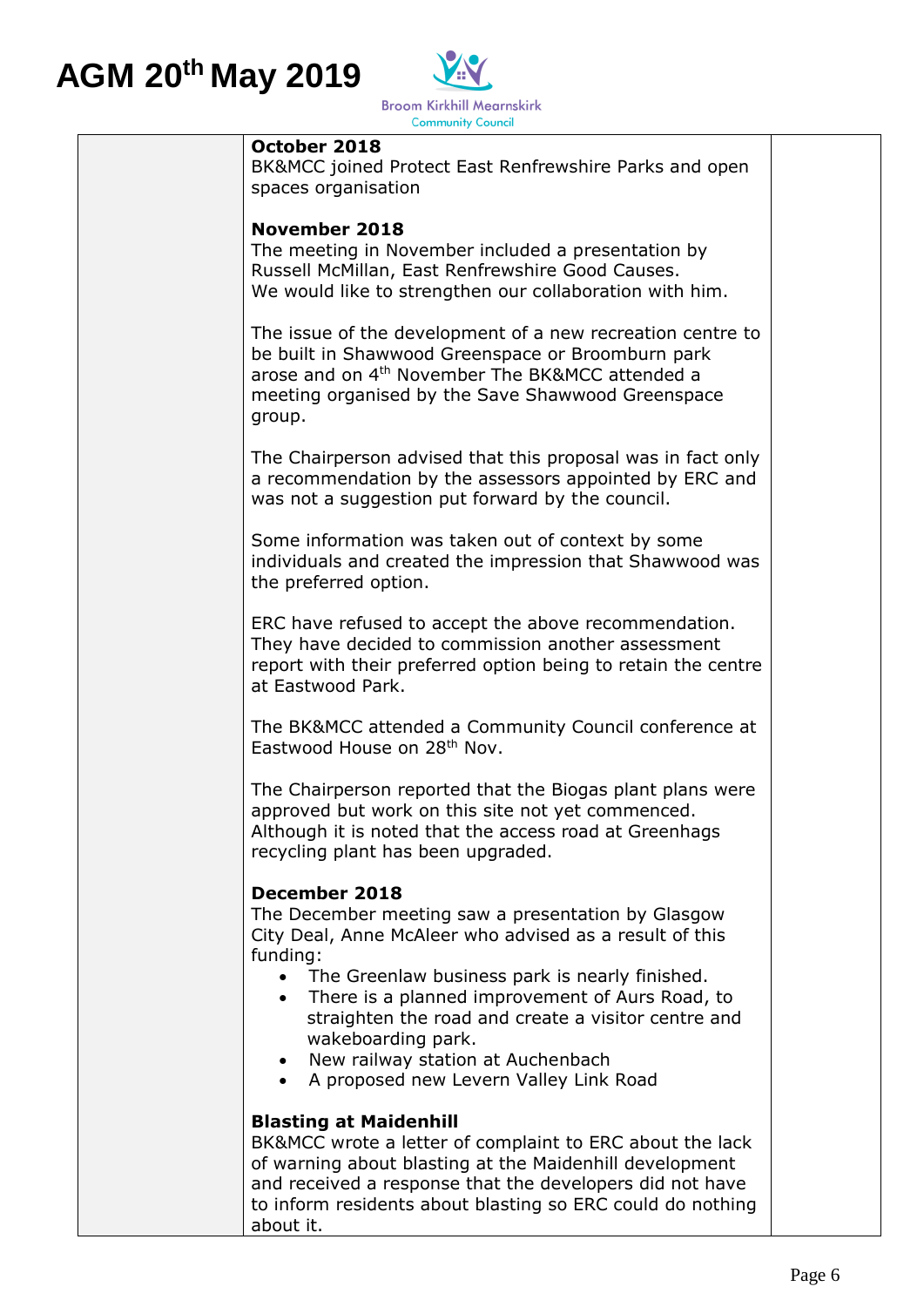

#### **January 2019**

BK&MCC submitted a response to Strathclyde Regional Transport Strategy requesting more reliable buses

ERC announced tightened guidelines for the Greenhags dump to stop outsiders using the facility.

#### **February 2019**

In pursuance of complaints of lack of warning of blasting at the Maidenhill development, BK&MCC wrote to the Health and Safety Executive seeking advice about said blasting and received the response that there is no legal requirement for the developers to inform residents of the planned explosions.

#### **March 2019**

BK&MCC organised a Fundraising Ceilidh raising £1200 for Newton Mearns First Responders.

BK&MCC organised a litter pick at Broomburn Park and collected over 12 full black bin bags of rubbish in just 1 hour!

BK&MCC gave an outline of East Renfrewshire Council Budget 2019-2020

BKMCC attended ERC Workshop on Travel Behaviour – Regional Transport Strategy (RTS)

#### **April 2019**

Cllr Buchannan addressed our meeting – answering questions from various community councils.

Due to increased pressure from BK&MCC and the Newton Mearns Flood Group, the ERC Planning Committee agreed to publish all material relating to planning applications electronically, including objections.

BK&MCC organised a litter pick at Shawwood Greenspace and collected an incredible amount of rubbish including a kitchen sink!

#### **Questions from the floor**

There was some discussion about pollution from overdevelopment and the associated increase in lung problems. This should be an issue when protesting about developing on greenspaces.

#### **Eastwood Golf Club**

It was noted that the Eastwood Golf Club went into liquidation last week which could open up this area for development.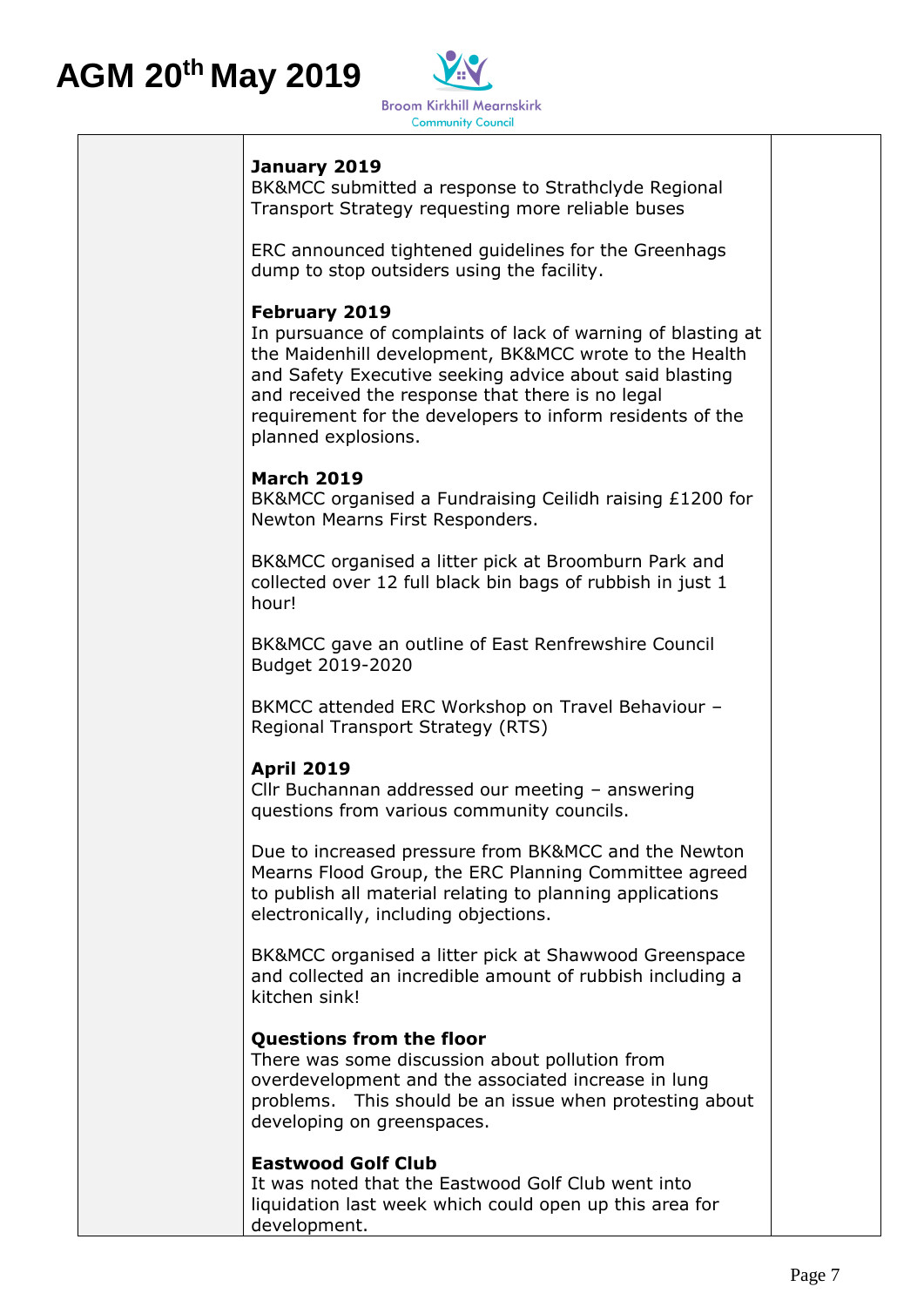

|                                                                   | <b>Broom Park</b><br>The Chairperson suggested campaigning to improve the<br>top of Broom park by planting trees and improving the<br>drainage.                                                                                                                                                |                                   |  |
|-------------------------------------------------------------------|------------------------------------------------------------------------------------------------------------------------------------------------------------------------------------------------------------------------------------------------------------------------------------------------|-----------------------------------|--|
|                                                                   | A member of the public mentioned that there is a national<br>campaign to plant more trees at the moment we could<br>make our pitch in this light.                                                                                                                                              |                                   |  |
|                                                                   | John Shelton was mentioned as a contact for sourcing<br>trees, also the Woodland trust.                                                                                                                                                                                                        |                                   |  |
|                                                                   | <b>Castle Grove</b><br>A member of the public expressed frustration with<br>McTaggart & Mickle, who own the land at the Castle Grove<br>development. The residents have tried to persuade M&M<br>to improve the area, which was supposed to be a wildlife<br>meadow, but is still lying waste. |                                   |  |
|                                                                   | LDP2 (Local Development Plan 2)<br>Ron Gimby mentioned that the next LDP is due to be<br>published soon and Cllr Buchannan stated that none of the<br>green spaces would be included for housing within this<br>plan.                                                                          |                                   |  |
| <b>TREASURER'S</b><br><b>REPORT AND</b><br><b>PRESENTATION OF</b> | <b>Income</b><br>Opening balance<br><b>Grant from ERC</b><br>Income from fundraising ceilidh                                                                                                                                                                                                   | £ 303.98<br>£ 511.70<br>£2,341.75 |  |
| <b>AUDITED</b><br><b>FINANCIAL</b>                                | <b>Total</b>                                                                                                                                                                                                                                                                                   | £3,157.43                         |  |
| <b>STATEMENT</b>                                                  | <b>Expenditure</b><br>Committee expenditure & costs<br>Associate with Ceilidh<br>Donation to First Responders                                                                                                                                                                                  | £1,680.24<br>£1,200.00            |  |
|                                                                   | <b>Total</b>                                                                                                                                                                                                                                                                                   | £2,880.24                         |  |
|                                                                   | <b>Balance at 31.3.19</b>                                                                                                                                                                                                                                                                      | 277.19<br>£                       |  |
|                                                                   | Accounts audited on 8.4.19 by Bernadette Pollock CA                                                                                                                                                                                                                                            |                                   |  |
|                                                                   | <b>Fundraising Ceilidh</b>                                                                                                                                                                                                                                                                     |                                   |  |
|                                                                   | The Treasurer offered a vote of thanks to all the Local<br>Businesses and members of the public who were very<br>generous in making contributions they included:                                                                                                                               |                                   |  |
|                                                                   | Vouchers and gifts from Asda, Waitrose, Sainsburys,<br>Dominoes Pizza, Cathay Cuisine, Broomburn Wine Basket,<br>Bonnyton Golf Course, David Lloyd - Rouken Glen,                                                                                                                              |                                   |  |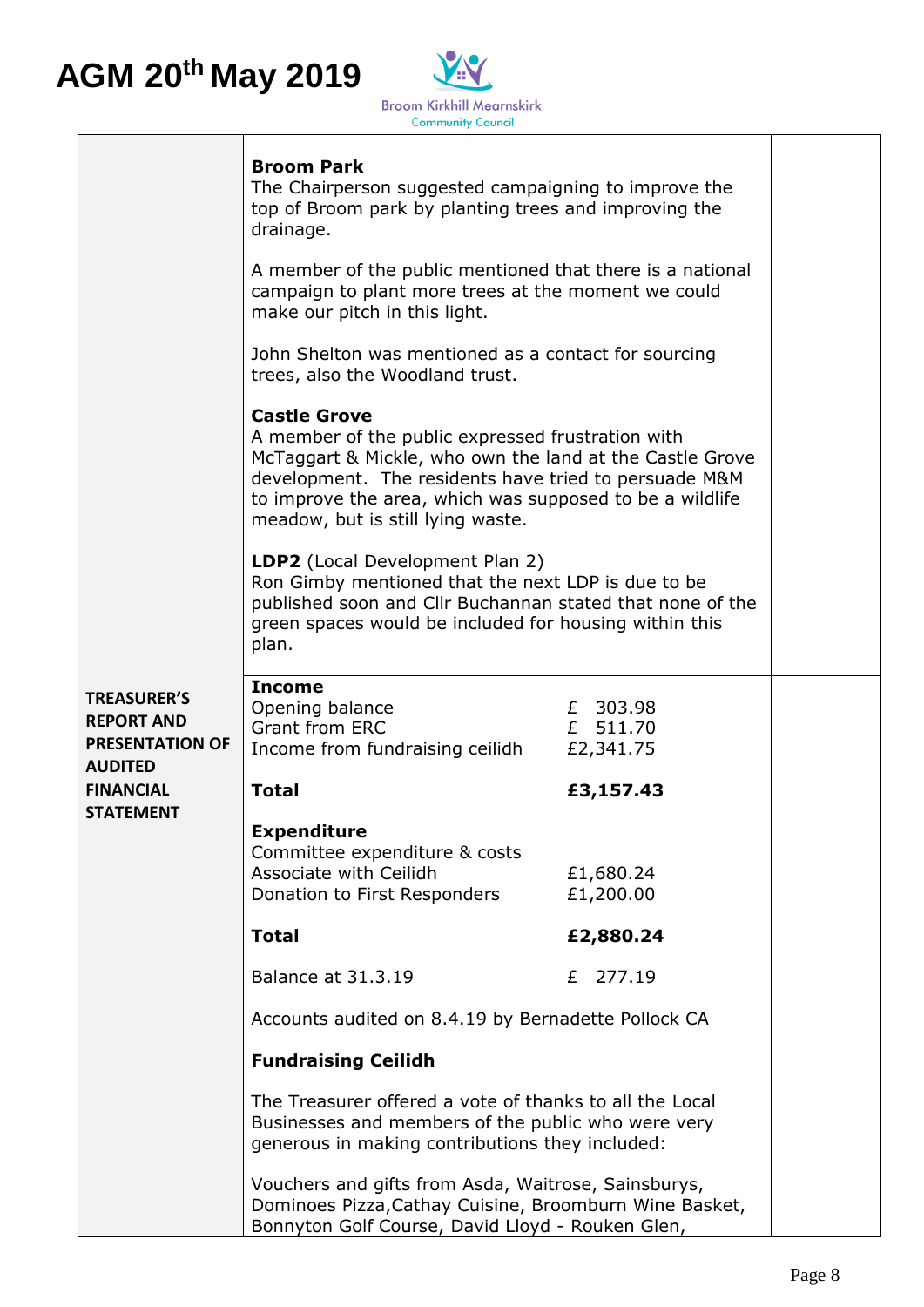

|                                     | Whitecraigs Tennis Club, Slaters Menswear, Spa packages<br>from Stobo Castle and MacDonald Inchyra Hotel, John<br>Amabile Design, Signed Rangers Football, Silk scarf by<br>Emma Greenhill, Hairdressing salons Taylor Ferguson<br>Glasgow & Rainbow Room Clarkston, Original artwork by<br>Lollybespoke, Hive (smart package), Isle of Skye Brewery<br>Company.<br>There were a number of donations made by members of<br>the public which included bottles of wine toiletries etc.<br>A special thank you should be made to Whitecraigs Rugby<br>club who provided the venue at no extra cost.<br>Bev Brown thanked the BK&MCC on behalf of the Newton<br>Mearns First Responders for their assistance with<br>organising the fundraising Ceilidh.<br>The Chairperson proposed the accounts and they were<br>seconded by Doug Pitt and approved by the committee. |  |
|-------------------------------------|---------------------------------------------------------------------------------------------------------------------------------------------------------------------------------------------------------------------------------------------------------------------------------------------------------------------------------------------------------------------------------------------------------------------------------------------------------------------------------------------------------------------------------------------------------------------------------------------------------------------------------------------------------------------------------------------------------------------------------------------------------------------------------------------------------------------------------------------------------------------|--|
| <b>SECRETARY'S</b><br><b>REPORT</b> | As Secretary Janet Olverman has taken and prepared the<br>minutes for the meetings of the BK&MCC throughout the<br>last session.<br>The Secretary monitors the BK&MCC email inbox and<br>forwards any relevant information to the CC members<br>The Secretary receives the weekly planning list and<br>distributes these to the Planning sub group for comments<br>and action as necessary.<br>The Secretary attended two Community Council<br>Networking events and the Planning Democracy<br>Conference on 11 <sup>th</sup> May. There will be a report about this<br>at our next meeting in June.<br>The Secretary assisted with the organisation of the<br>Fundraising Ceilidh and organised three Litter Picks in our<br>local parks and Greenspaces - Broomburn Park;<br>Shawwood Greenspace and First, Second and Third Woods<br>$(2nd$ June)                |  |
|                                     | <b>Membership</b>                                                                                                                                                                                                                                                                                                                                                                                                                                                                                                                                                                                                                                                                                                                                                                                                                                                   |  |
|                                     | The Secretary announced that unfortunately membership<br>has been steadily declining, with the resignation of Gordon<br>Muirhead.                                                                                                                                                                                                                                                                                                                                                                                                                                                                                                                                                                                                                                                                                                                                   |  |
|                                     | The Secretary was pleased to announce that Andrew Kidd<br>has agreed to join the CC but unfortunately cannot be<br>present this evening (in London).                                                                                                                                                                                                                                                                                                                                                                                                                                                                                                                                                                                                                                                                                                                |  |
|                                     | Our main challenge is going to be attracting new members<br>in order for the BK&MCC to continue, and hope that the<br>forthcoming Community Council Elections in August will<br>give us the opportunity to canvass and attract new<br>members.                                                                                                                                                                                                                                                                                                                                                                                                                                                                                                                                                                                                                      |  |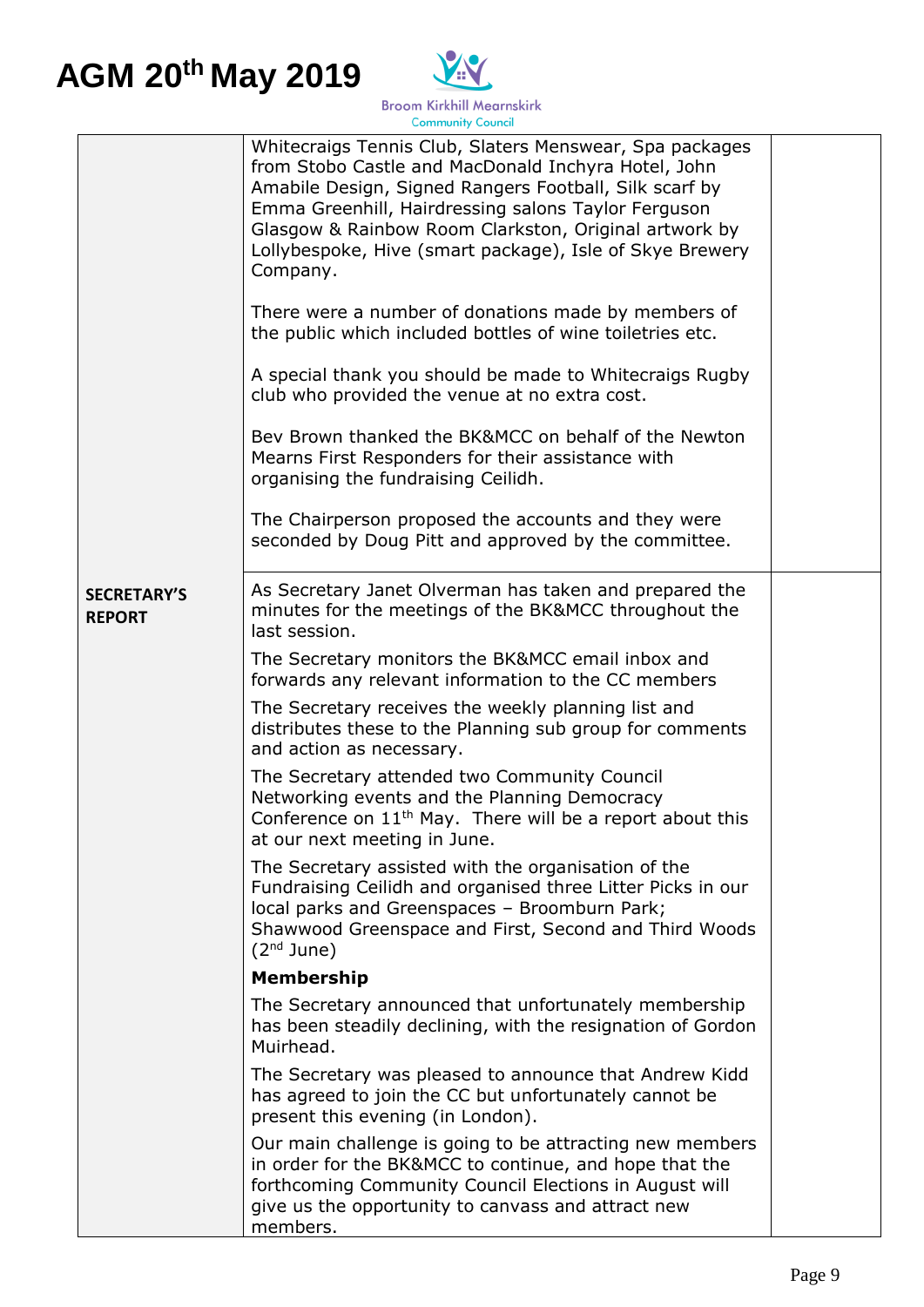

|                                                                                               | <b>Community Council Elections</b><br>If anyone wishes to join the BK&MCC please contact the<br>Secretary at <b>b</b> kandmcc@qmail.com for a nomination form.<br>These should be completed and return to the Secretary<br>who will collate them and send to Vincent McCulloch before<br>the end of August.<br>We really need new members in order to assist the<br>remaining Community Councillors. How do we advertise<br>and encourage new members to join? |                                        |           |
|-----------------------------------------------------------------------------------------------|----------------------------------------------------------------------------------------------------------------------------------------------------------------------------------------------------------------------------------------------------------------------------------------------------------------------------------------------------------------------------------------------------------------------------------------------------------------|----------------------------------------|-----------|
| <b>DISSOLUTION OF</b><br><b>BK&amp;MCC AND</b><br><b>RELECTION OF</b><br><b>OFFICEBEARERS</b> | In light of the imminent Community Council elections, the<br>Chairperson suggested that the existing officers stand until<br>the Community Council elections in August when the<br>BK&MCC will be dissolved. Once the new CC is elected they<br>can be responsible for electing the new Office Bearers.                                                                                                                                                        |                                        |           |
|                                                                                               | The BK&MCC agreed unanimously with this motion.                                                                                                                                                                                                                                                                                                                                                                                                                |                                        |           |
| <b>ANY OTHER</b><br><b>BUSINESS</b>                                                           | <b>Litter Pick</b><br>The BK&MCC have organised a Litter Pick at First, Second<br>and Third Woods on Sunday $2^{nd}$ June 12 - 1pm. Meeting<br>outside 24 Hazelwood Avenue at 11.50am. Pickers and<br>black bags will be provided but please bring your own<br>gloves.                                                                                                                                                                                         | Janet to<br>notice<br>Facebook<br>page | put<br>on |
|                                                                                               | <b>Litter bins - Broom Park</b><br>Bev Brown commented the litter bins on the railings<br>behind Mearns Castle High School have been removed and<br>would like them to be reinstated.                                                                                                                                                                                                                                                                          |                                        |           |
|                                                                                               | <b>Defibrillators</b><br>Further to the receipt of funding for a possible 3 public<br>defibrillators Bev Brown asked for suggestions for suitable<br>sites.<br>1. The Broom shops<br>2. Ayr road shops - suggestion of an empty telephone<br>box which may be used.<br>3. and one other.                                                                                                                                                                       |                                        |           |
|                                                                                               | The Chairperson suggested that the BK&MCC formally<br>write to ERC with our proposed sites and asked the<br>committee to email him with suggestions.                                                                                                                                                                                                                                                                                                           |                                        |           |
|                                                                                               | A member of the public suggested that all issues should be<br>directed through our elected councillors and chased up at<br>the next meeting.                                                                                                                                                                                                                                                                                                                   |                                        |           |
| <b>DATE OF NEXT</b><br><b>MEETING</b>                                                         | Monday 17th June at 7pm in the Conference Suite at<br>Mearns Castle High School.                                                                                                                                                                                                                                                                                                                                                                               |                                        |           |